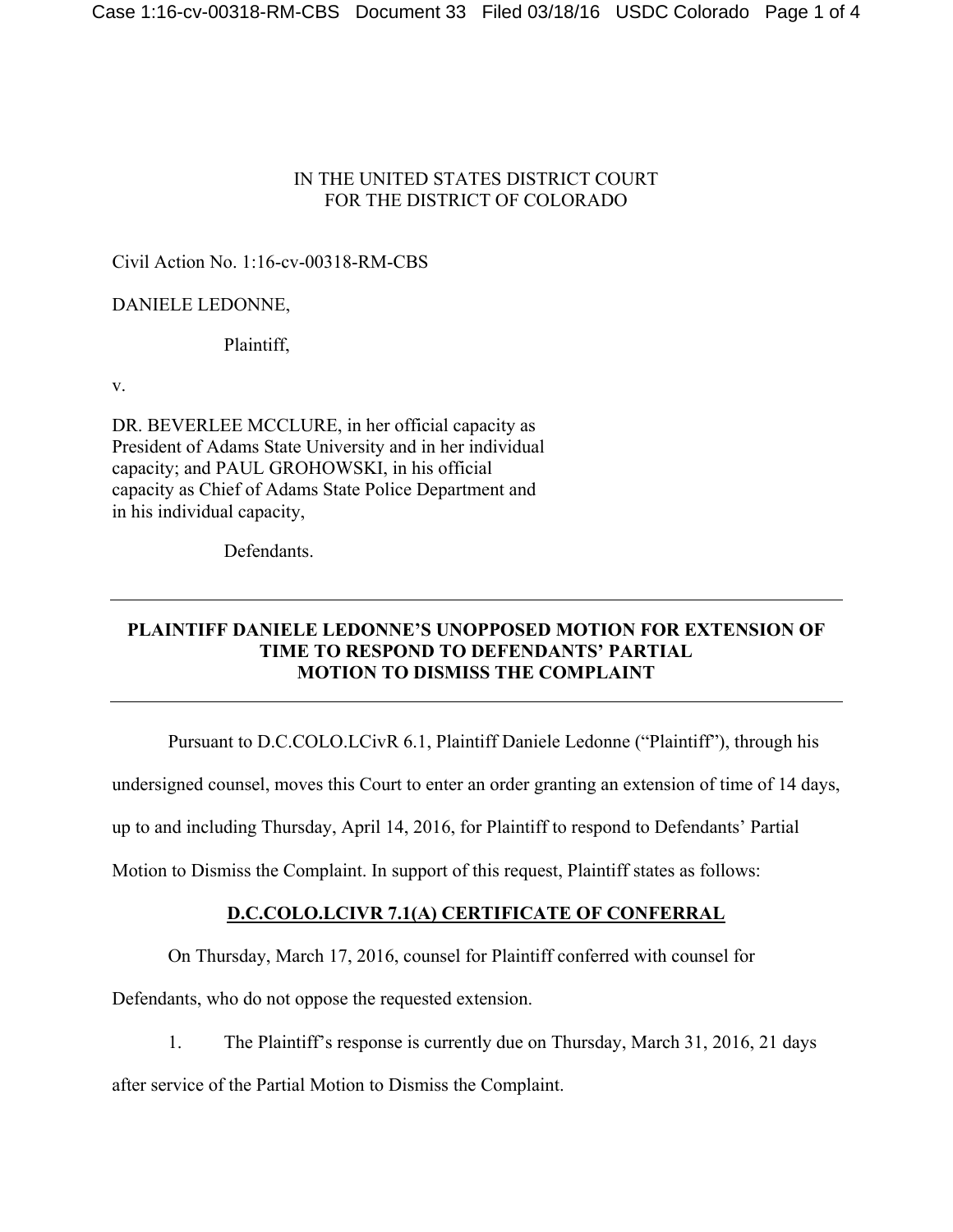2. Due to the extensive preparation of the March 17, 2016 Preliminary Injunction hearing, and handling other pressing business matters, undersigned counsel requests an additional 14 days respond to allow counsel to consult with co-counsel and with the client before addressing the issues raised in Defendants' Motion.

3. No party will be prejudiced by this extension.

4. Accordingly, an additional 14 days to respond to Defendants' Partial Motion to Dismiss the Complaint, up to and including April 14, 2016, is in the interests of justice.

5. Pursuant to D.C.COLO.LCivR 6.1(c), counsel certifies that he is serving his client with a copy of this motion.

WHEREFORE, Plaintiff Daniele Ledonne respectfully requests that he be given 14 additional days, up to and including Thursday, April 14, 2016, to respond to Defendants' Partial Motion to Dismiss the Complaint.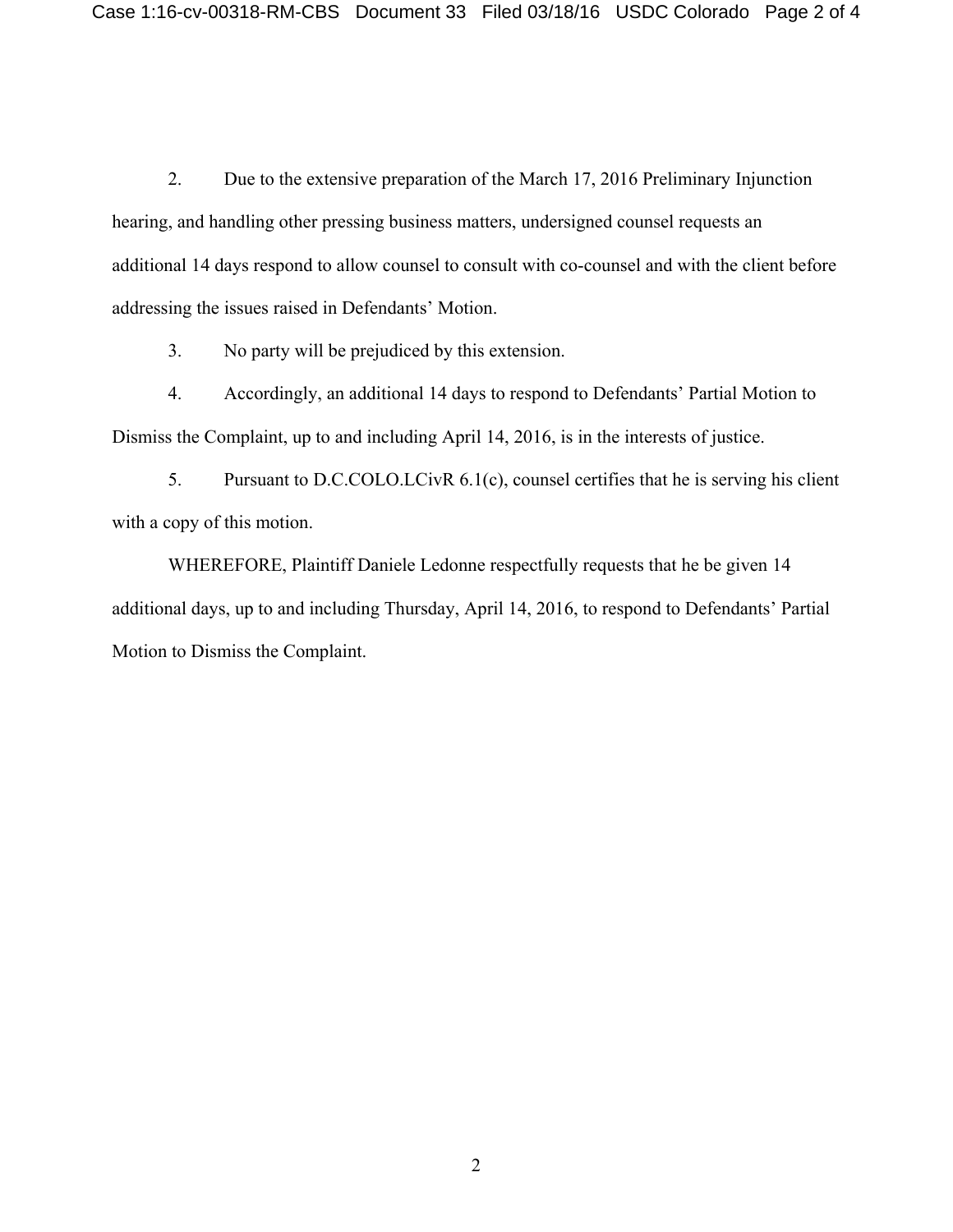Dated: March 18, 2016. Respectfully submitted,

*s/ N. Reid Neureiter* 

N. Reid Neureiter Kayla Scroggins Wheeler Trigg O'Donnell LLP 370 Seventeenth Street, Suite 4500 Denver, CO 80202-5647 Telephone: 303.244.1800 Facsimile: 303.244.1879 Email: neureiter@wtotrial.com scroggins@wtotrial.com

#### *AS COOPERATING ATTORNEYS FOR THE ACLU FOUNDATION OF COLORADO*

 Mark Silverstein Sara R. Neel AMERICAN CIVIL LIBERTIES UNION FOUNDATION OF COLORADO 303 E. 17th Avenue, Suite 350 Denver, CO 80203 Telephone: 720.402.3114 Email: msilverstein@aclu-co.org sneel@aclu-co.org

*Attorneys for Plaintiff Daniele Ledonne*